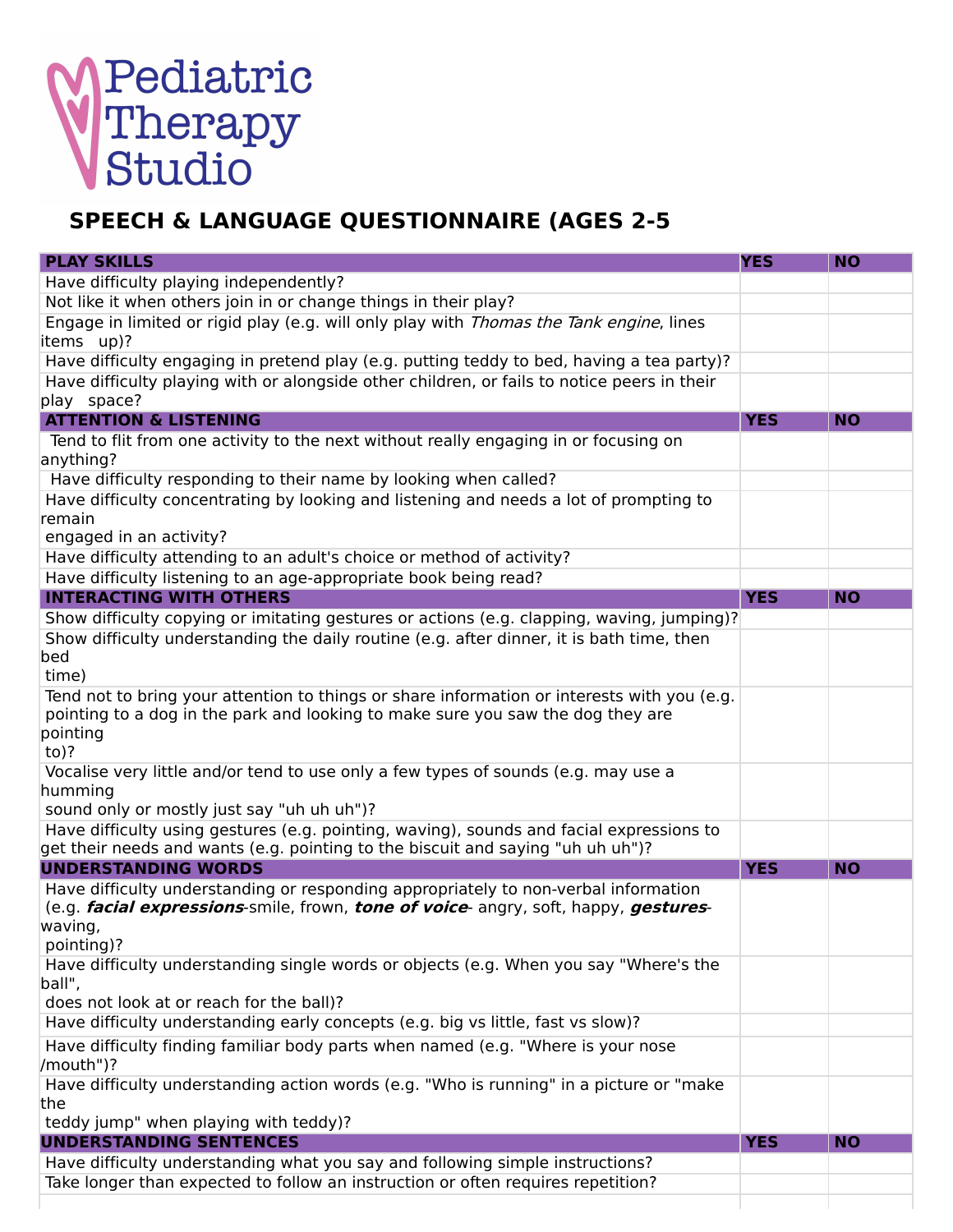| Have difficulty following longer instructions (i.e. may only do the first or last thing that                                                                    |            |           |
|-----------------------------------------------------------------------------------------------------------------------------------------------------------------|------------|-----------|
| has                                                                                                                                                             |            |           |
| been said)?                                                                                                                                                     |            |           |
| Have difficulty understanding simple "what", "where", "who" questions?                                                                                          |            |           |
| Often talk about what they want to talk about, instead of listening and responding to                                                                           |            |           |
| what<br>you have said?                                                                                                                                          |            |           |
| <b>UNDERSTANDING STORIES</b>                                                                                                                                    | <b>YES</b> | <b>NO</b> |
| Show little (or brief) interest in sitting down and looking at pictures in a book with you?                                                                     |            |           |
| Have difficulty listening to a story for long and/or attends for only a very short time?                                                                        |            |           |
| Seem more interested in turning the pages of a book rather than listening to the story?                                                                         |            |           |
|                                                                                                                                                                 |            |           |
| Appear unable to point to a picture within a book when requested (e.g. "Where's the                                                                             |            |           |
| $dog")$ ?<br>Seem unable to answer questions about what is happening in the story (e.g. "What is                                                                |            |           |
| the                                                                                                                                                             |            |           |
| boy doing"? "Where is the cat"? "Why is she sad")?                                                                                                              |            |           |
| <b>USING WORDS</b>                                                                                                                                              | <b>YES</b> | <b>NO</b> |
| Have difficulty using single words (e.g. "milk" or "more")?                                                                                                     |            |           |
| Have difficulty naming items (e.g. calls all 4 legged animals dogs, calls a table a chair)?                                                                     |            |           |
| Use vocabulary limited in terms of amount and types of words used (e.g. uses only                                                                               |            |           |
| naming                                                                                                                                                          |            |           |
| words and does not have many action or descriptive words, has vocabulary only around                                                                            |            |           |
| a                                                                                                                                                               |            |           |
| certain topic of interest)?                                                                                                                                     |            |           |
| Have difficulty using descriptive words like "hot, cold, big, little, fast, slow"?                                                                              |            |           |
| Have difficulty with greetings (e.g. "hello/goodbye") and social words (e.g. "please/thank                                                                      |            |           |
| you")?                                                                                                                                                          |            |           |
| <b>USING GRAMMAR</b>                                                                                                                                            | <b>YES</b> | <b>NO</b> |
| Make errors with grammatical endings on words (e.g. indicating past and present tense -<br>kicking vs kicked; plural 's' - cat vs cats)?                        |            |           |
| Leave out small words from sentences (e.g. words like <i>it, is, a, the</i> ) causing language to                                                               |            |           |
| sound immature?                                                                                                                                                 |            |           |
| Have difficulty using linking words such as "and", "because" or "but" to join phrases                                                                           |            |           |
| together?                                                                                                                                                       |            |           |
| Put words in the wrong order (e.g. "The ball is garden in it")?                                                                                                 |            |           |
| Have difficulty forming questions, so that they make statements instead or do not know                                                                          |            |           |
| whether to use "what vs. who vs. why" (e.g. may say "what that" when pointing to a                                                                              |            |           |
| picture of a man")?                                                                                                                                             |            |           |
| <b>LINKING WORDS TOGETHER</b>                                                                                                                                   | <b>YES</b> | <b>NO</b> |
| Have difficulty linking 2-3 words into short phrases (e.g. "mummy car", "doggy eat")?                                                                           |            |           |
| Find it hard to combine 5-6 words together (e.g. "Look at man in car daddy")?                                                                                   |            |           |
| Have difficulty producing longer sentences that express more complex ideas (e.g. "The                                                                           |            |           |
| dog                                                                                                                                                             |            |           |
| is jumping over the fence to get to the bone because he's hungry")?<br>Have difficulty talking about something in the past (e.g. what they had for breakfast or |            |           |
| what they did at kindy)?                                                                                                                                        |            |           |
| Have difficulty re-telling a simple story?                                                                                                                      |            |           |
| <b>EATING &amp; DRINKING</b>                                                                                                                                    | <b>YES</b> | <b>NO</b> |
| Dribble more than expected for their age?                                                                                                                       |            |           |
| Have their mouth open at rest or breathe through their mouth?                                                                                                   |            |           |
| Have difficulty blowing through or sucking from a straw?                                                                                                        |            |           |
| Have difficulty chewing, moving food around the mouth and/or swallowing (e.g. gags or                                                                           |            |           |
| coughs when eating)?                                                                                                                                            |            |           |
|                                                                                                                                                                 |            |           |
| Have difficulty eating lumpy textured foods (e.g. chopped vegetables, stews)?                                                                                   |            |           |
| <b>PHYSICAL PRODUCTION OF SOUNDS &amp; WORDS</b>                                                                                                                | <b>YES</b> | <b>NO</b> |
| Seem to have difficulty forming speech sounds and words (e.g. does not use any                                                                                  |            |           |
| consonants in speech, looks like they are trying to attempt to make sounds or words                                                                             |            |           |
| with                                                                                                                                                            |            |           |
| mouth, but it is not coming out or it is hard to understand)?<br>Have difficulty being understood by others?                                                    |            |           |